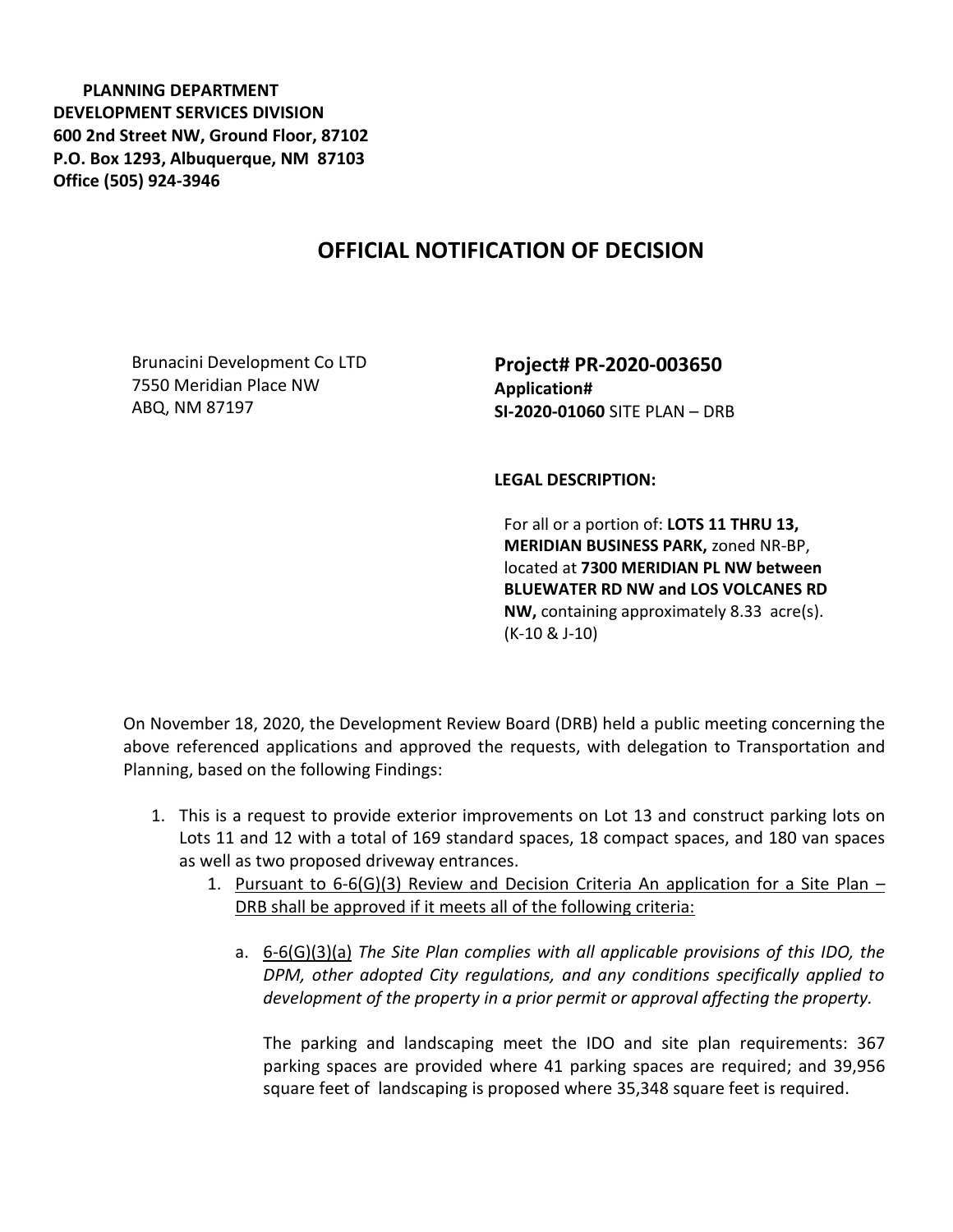*b.* 6-6(G)(3)(b) *The City's existing infrastructure and public improvements, including but not limited to its street, trail, drainage, and sidewalk systems, have adequate capacity to serve the proposed development, and any burdens on those systems have been mitigated to the extent practicable.* 

The site has access to a full range of urban services including utilities, roads and emergency services. A traffic impact study performed along Bluewater Road was employed by Transportation in its analysis and comments.

*c.* 6-6(G)(3)(c) *The Site Plan mitigates any significant adverse impacts on the surrounding area to the maximum extent practicable.* 

The applicant will provide screening through landscaping to shield the proposed development along the street frontage of Meridian Place, Airport Drive, and Bluewater Road to the north, east, and south respectively.

- 2. This site includes an Infrastructure List.
- 3. A shared parking agreement exists between the applicant and the owner of Lot 11 Meridian Business Park.
- 4. The applicant provided the required notice as outlined in the IDO Table 6-1-1.
- 5. The proposed use is allowed within the NR-BP zone district.

## **Conditions:**

- 1. This Site Plan is valid 5 years from DRB approval (11/18/2020). An extension may be requested prior to the expiration date.
- 2. Final sign-off is delegated to Transportation for showing clear sight triangles on the Landscape Plan, show speed bump ahead signs, make sure all parking spaces are dimensioned on the Plan, and provide all public sidewalk details, including crosssections, sidewalk curvature, curb ramp call-outs both inside and outside the Site.
- 3. Final sign-off is delegated to Planning for the Solid Waste signature and final sign-off.
- 4. The applicant will obtain final sign-off from Transportation and Planning by February 18, 2021 or the case may be scheduled for the next DRB hearing and could be denied her the DRB Rules of Procedure.

APPEAL: If you wish to appeal this decision, you must do so within 15 days of the DRB's decision or by **DECEMBER 3, 2020.** The date of the DRB's decision is not included in the 15-day period for filing an appeal, and if the  $15<sup>th</sup>$  day falls on a Saturday, Sunday or Holiday, the next working day is considered as the